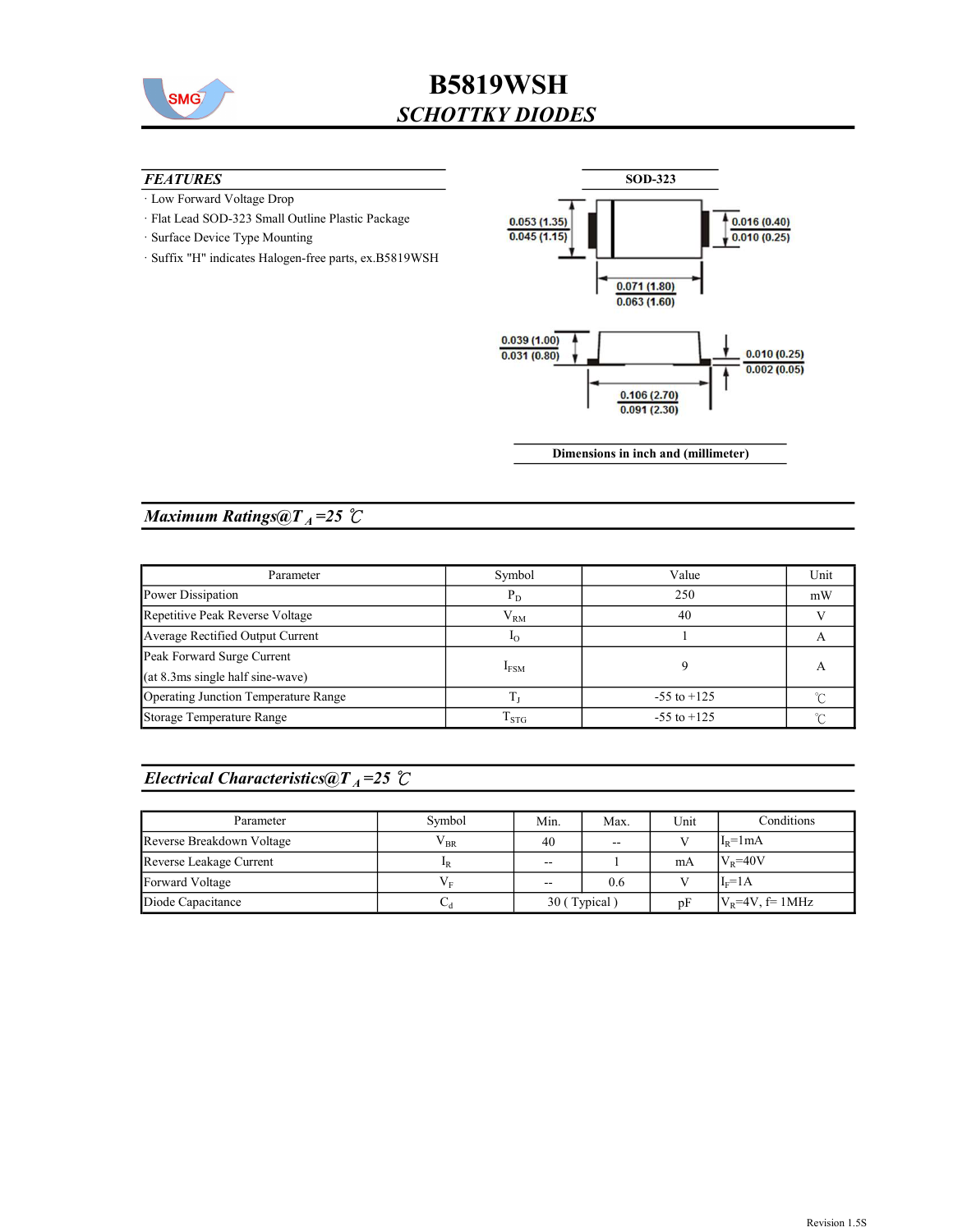

## Typical Characteristics



Fig.3-TOTAL CAPACITANCE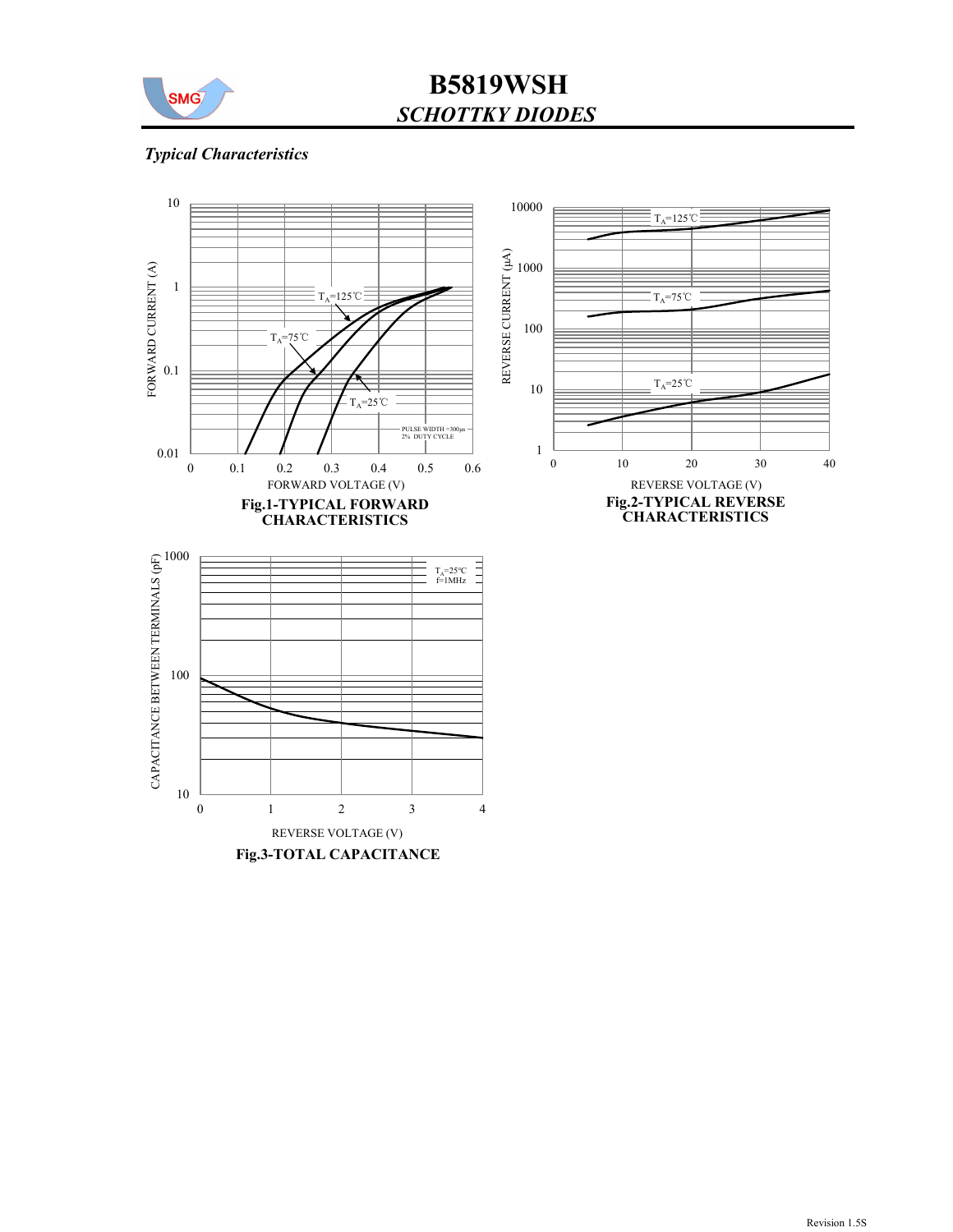

#### TAPE & REEL SPECIFICATION



| Item                   | <b>Symbol</b>  | <b>SOD-323</b>    |  |  |
|------------------------|----------------|-------------------|--|--|
| Carrier width          | $A_0$          | $1.43 \pm 0.10$   |  |  |
| Carrier length         | $B_0$          | $2.95 \pm 0.10$   |  |  |
| Carrier depth          | K              | $1.20 \pm 0.10$   |  |  |
| Sprocket hole          | d              | $1.50 \pm 0.10$   |  |  |
| Reel outside diameter  | D              | $178.00 \pm 2.00$ |  |  |
| Feed hole width        | $D_0$          | $13.00 \pm 0.50$  |  |  |
| Reel inner diameter    | $D_1$          | MIN. 50.00        |  |  |
| Sprocke hole position  | E              | $1.75 \pm 0.10$   |  |  |
| Punch hole position    | F              | $3.50 \pm 0.10$   |  |  |
| Sprocke hole pitch     | $P_0$          | $4.00 \pm 0.10$   |  |  |
| Punch hole pitch       | $P_1$          | $4.00 \pm 0.10$   |  |  |
| Embossment center      | P <sub>2</sub> | $2.00 \pm 0.10$   |  |  |
| Overall tape thickness | T              | $0.25 \pm 0.05$   |  |  |
| Tape width             | W              | $8.00 \pm 0.30$   |  |  |
| Reel width             | W1             | MAX. 11.00        |  |  |

#### ORDER INFORMATION

| Package      | Reel Size |       |
|--------------|-----------|-------|
| 323<br>SOD-. | 711       | 3,000 |

#### MARKING CODE

| -------         |              |
|-----------------|--------------|
| Part Number     | Marking Code |
| <b>B5819WSH</b> |              |